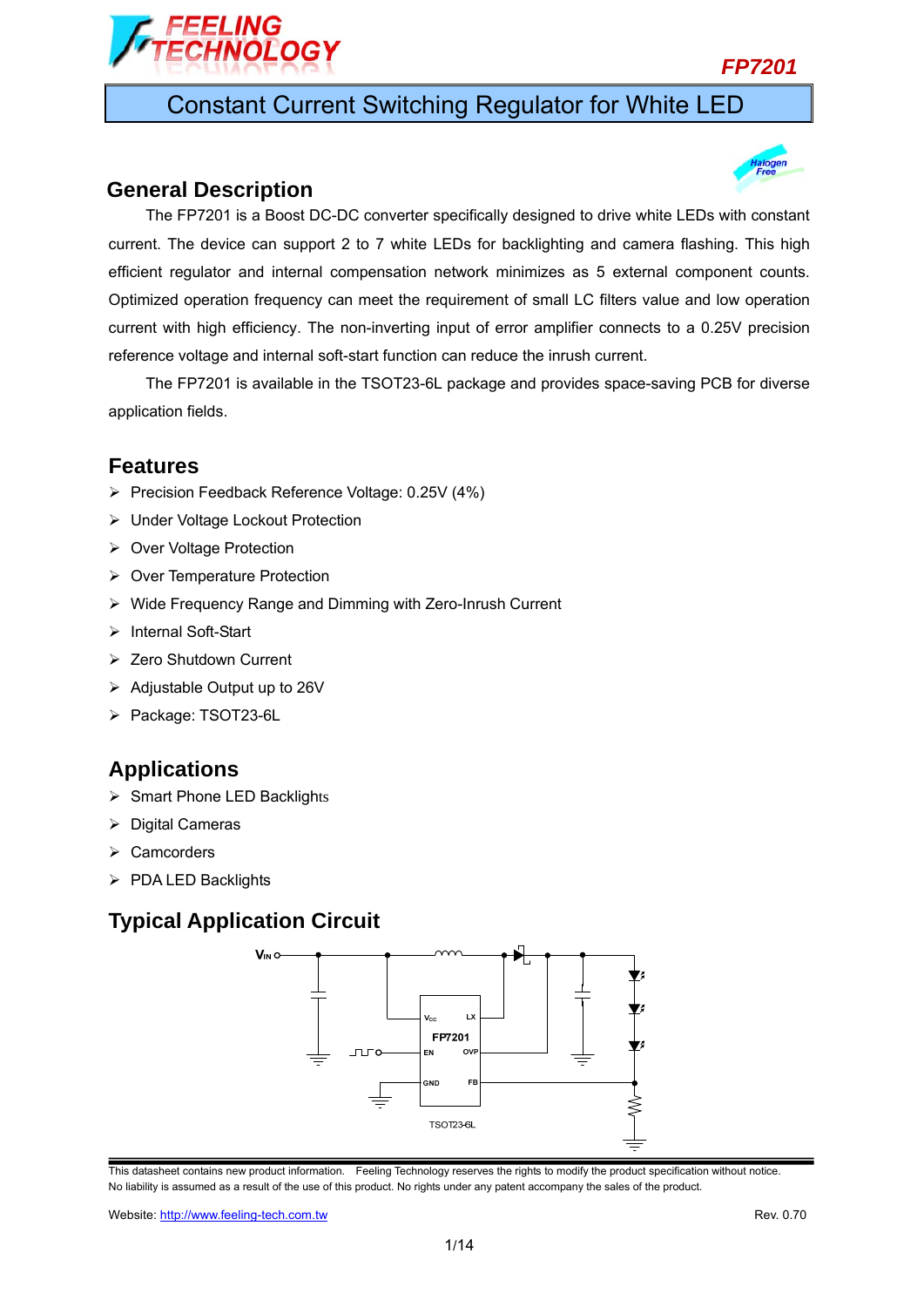

*FP7201* 

## **Function Block Diagram**



## **Pin Descriptions**

### **TSOT23-6L**



| <b>Name</b>                | No. | 1/O | <b>Description</b>              |  |
|----------------------------|-----|-----|---------------------------------|--|
| LX.                        | 1   | O   | Power Switch Output             |  |
| GND                        | 2   | P   | Ground                          |  |
| FB                         | 3   |     | Error Amplifier Inverting Input |  |
| EN                         | 4   |     | Enable Control (Active High)    |  |
| <b>OVP</b>                 | 5   | O   | Over Voltage Protection         |  |
| $\mathsf{V}_{\mathsf{CC}}$ | 6   | Р   | <b>IC Power Supply</b>          |  |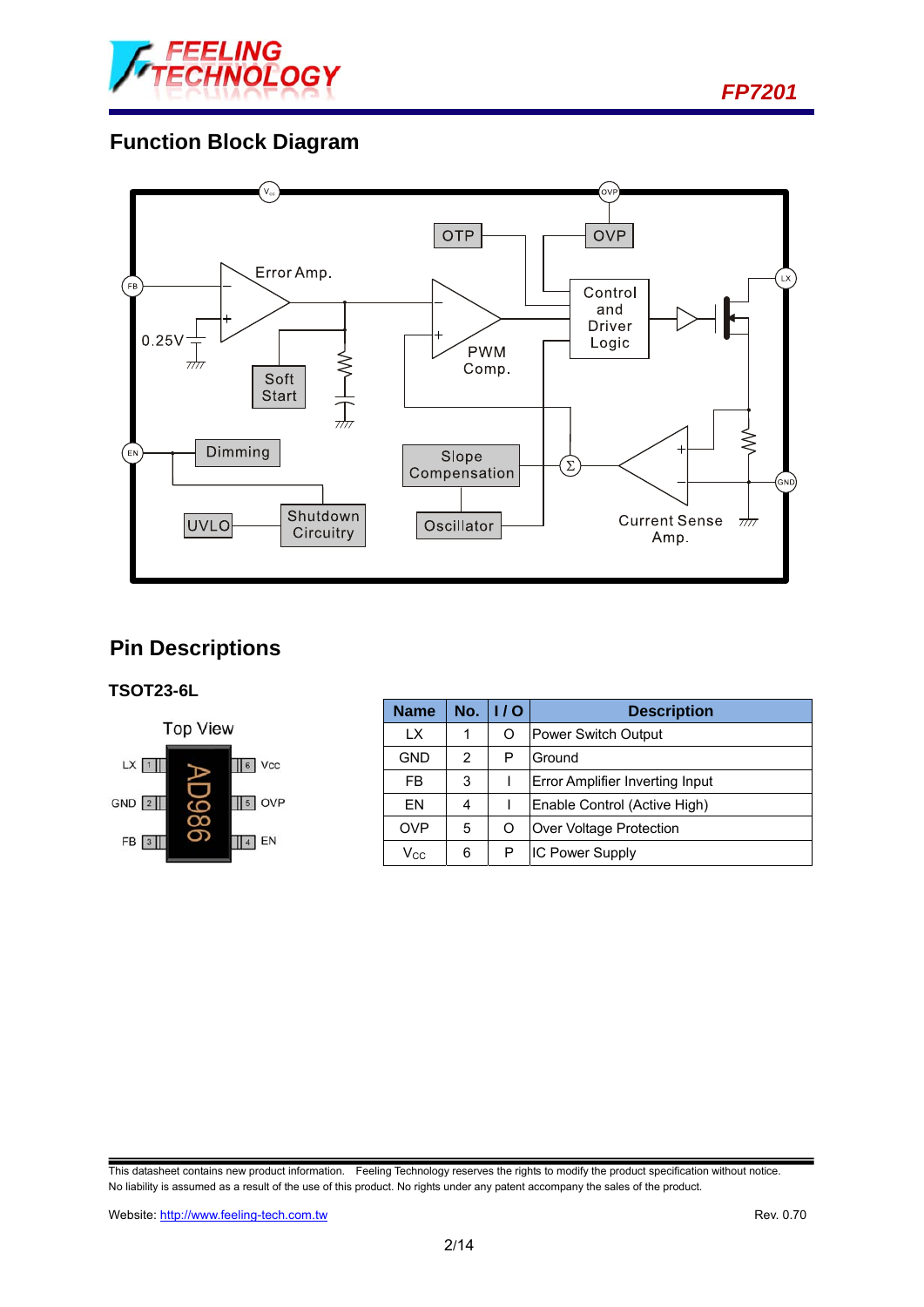



## **Marking Information**

**TSOT23-6L** 



**Lot Number**: Wafer lot number's last two digits

For Example:  $132380TB \rightarrow 86$ 

Year: Production year's last digit

**Part Number Code**: Part number identification code for this product. It should be always "AD".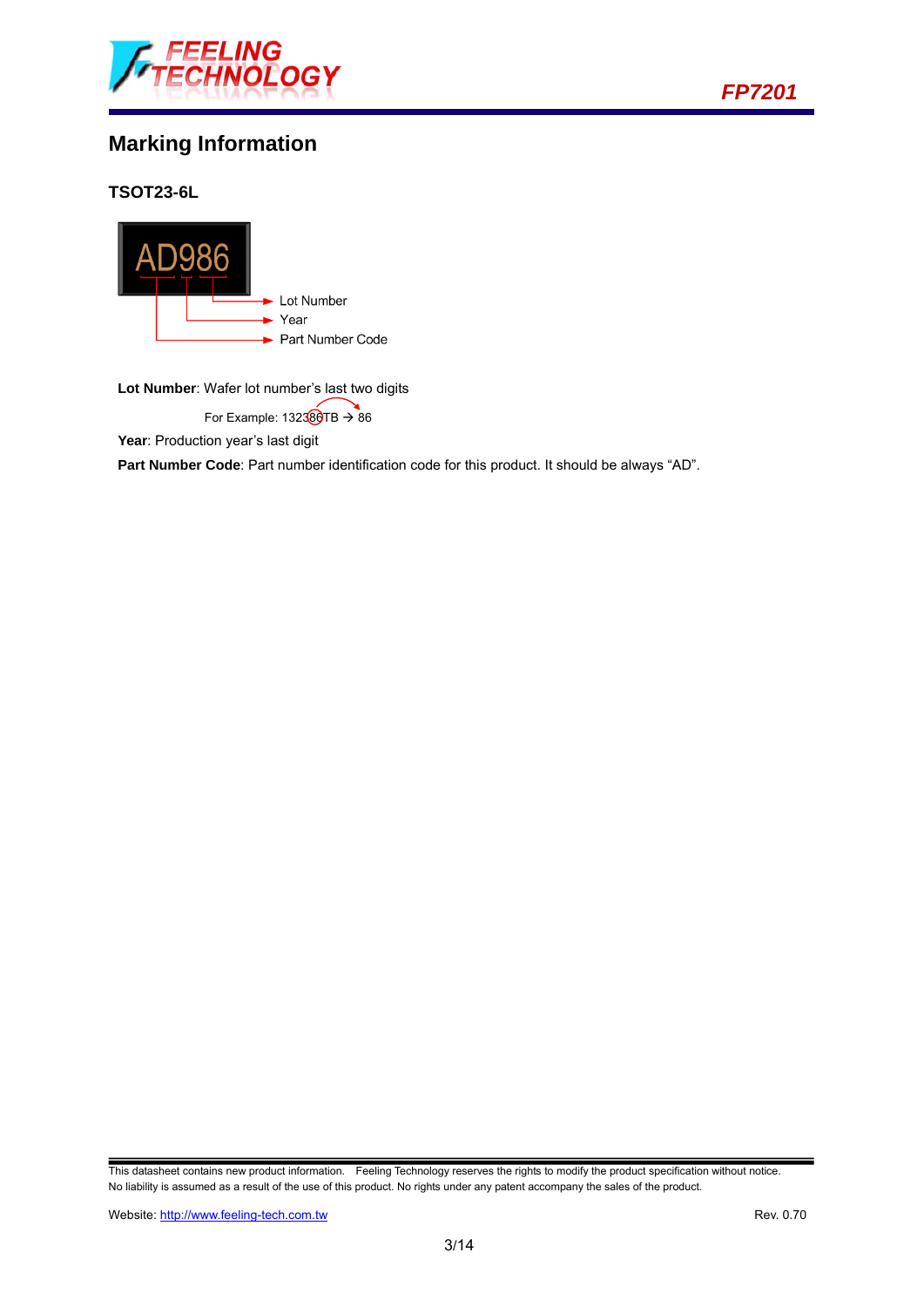

### **Ordering Information**

| <b>Part Number</b>  | <b>Part Number</b><br>Code | <b>Operating Temperature Package</b> |           | <b>MOQ</b> | <b>IDescription</b> |
|---------------------|----------------------------|--------------------------------------|-----------|------------|---------------------|
| <b>IFP7201hR-G1</b> | AС                         | -40°C ~ +85°C                        | TSOT23-6L | 3000EA     | Tape & Reel         |

### **Absolute Maximum Ratings**

| <b>Parameter</b>             | <b>Symbol</b> | <b>Conditions</b>     | Min.   | Typ. | Max.   | Unit            |
|------------------------------|---------------|-----------------------|--------|------|--------|-----------------|
| Supply Voltage               | $V_{\rm CC}$  |                       |        |      | 6      | V               |
| <b>OVP Voltage</b>           |               |                       |        |      | 28     | v               |
| LX Input Voltage             |               |                       | $-0.3$ |      | 28     | v               |
| EN, FB Voltage               |               |                       | $-0.3$ |      | 6      | v               |
| Allowable Power Dissipation  |               | T <sub>A</sub> ≦+25°C |        |      | 455    | mW              |
| <b>Thermal Resistance</b>    | $\theta_{JA}$ |                       |        |      | $+220$ | $\degree$ C / W |
| <b>Junction Temperature</b>  |               |                       |        |      | $+150$ | $^{\circ}$ C    |
| <b>Operating Temperature</b> |               |                       | $-40$  |      | $+85$  | $^{\circ}C$     |
| Storage Temperature          |               |                       | $-65$  |      | $+150$ | $^{\circ}C$     |
| TSOT23-6L Lead Temperature   |               | (soldering, 10 sec)   |        |      | $+260$ | °C              |

# **IR Re-flow Soldering Curve**



This datasheet contains new product information. Feeling Technology reserves the rights to modify the product specification without notice. No liability is assumed as a result of the use of this product. No rights under any patent accompany the sales of the product.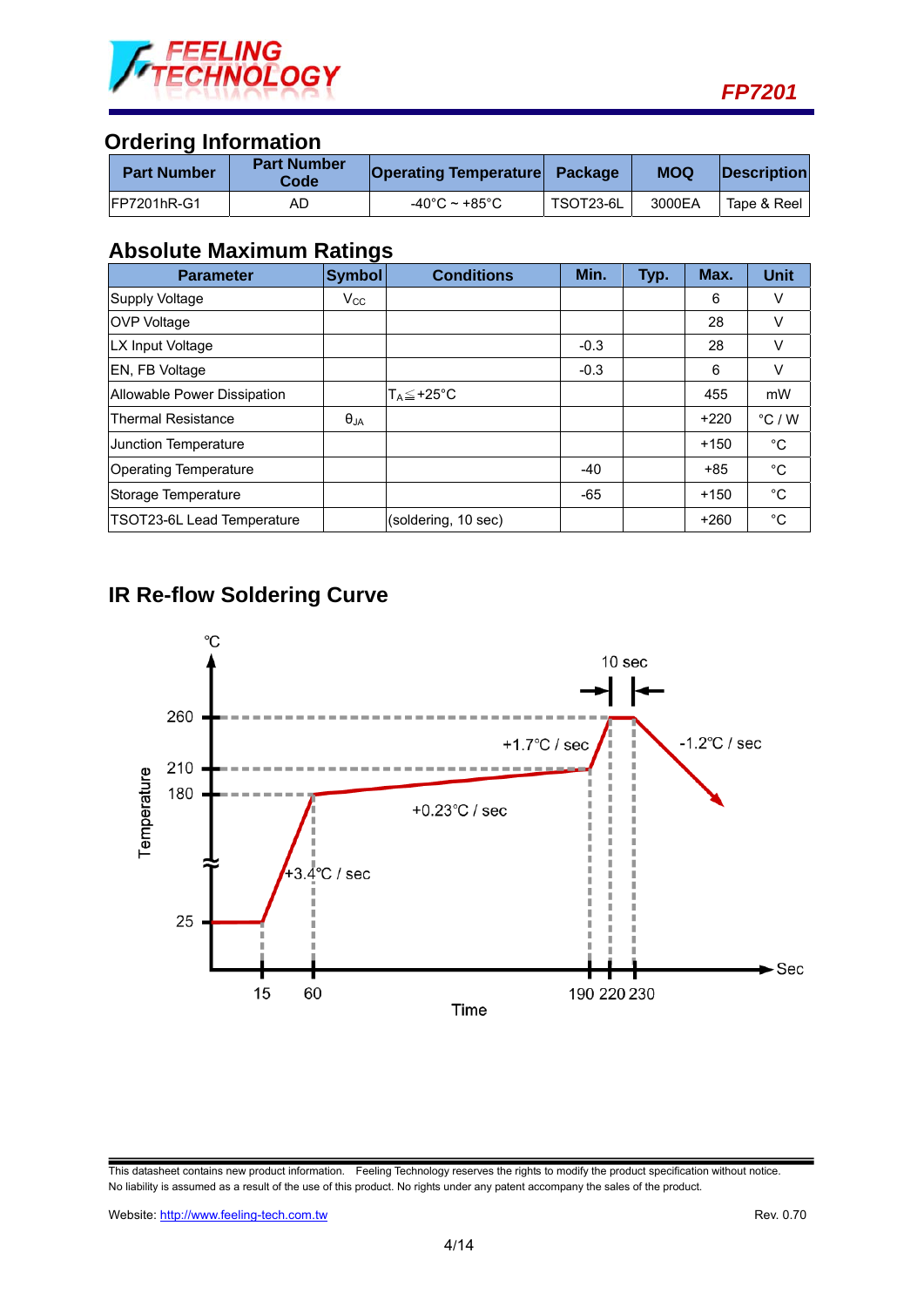

### **Recommended Operating Conditions**

| <b>Parameter</b>           | <b>Symbol</b> | <b>Conditions</b> | Min.  | <b>Typ.</b> | Max.   | Unit    |
|----------------------------|---------------|-------------------|-------|-------------|--------|---------|
| Junction Temperature Range |               |                   | $-40$ |             | $+125$ | $\circ$ |
| Ambient Temperature Range  |               |                   | -40   |             | +85    | $\circ$ |

## **DC Electrical Characteristics** (V<sub>CC</sub>=3.7V, T<sub>A</sub>=25°, unless otherwise specified)

| <b>Parameter</b>                     | Symbol                                       | <b>Conditions</b>                                          | Min. | Typ.   | Max. | <b>Unit</b>     |
|--------------------------------------|----------------------------------------------|------------------------------------------------------------|------|--------|------|-----------------|
| <b>System Supply Input</b>           |                                              |                                                            |      |        |      |                 |
| Input Supply Range                   | $V_{\rm CC}$                                 |                                                            | 2.7  |        | 5.5  | V               |
| Under Voltage Lockout                | VUVLO                                        |                                                            |      | 2.2    |      | $\vee$          |
| Quiescent Current                    | $_{\rm lcc}$                                 | V <sub>FB</sub> =0.3V, No switching                        |      | 0.3    |      | mA              |
| <b>Average Supply Current</b>        | $I_{\rm CC}$                                 | V <sub>FB</sub> =0V, Switching                             |      | 0.5    |      | mA              |
| Shutdown Supply Current              | $I_{\rm CC}$                                 | $V_{EN} = GND$                                             |      | 0.1    |      | μA              |
| <b>Oscillator</b>                    |                                              |                                                            |      |        |      |                 |
| <b>Operation Frequency</b>           | Fosc                                         | $VFB=1.0V$                                                 | 0.9  | 1.2    | 1.5  | MH <sub>Z</sub> |
| Frequency Change with Voltage        |                                              | $\triangle$ f / $\triangle$ V $ V_{CC}$ =2.7V to 5.5V      |      | 2      |      | $\%$            |
| Frequency Change with<br>Temperature |                                              | $\triangle f / \triangle T$  T <sub>A</sub> =-40°C to 85°C |      | 10     |      | $\%$            |
| Maximum Duty Cycle                   | T <sub>DUTY</sub>                            |                                                            | 85   |        |      | $\%$            |
| <b>Reference Voltage</b>             |                                              |                                                            |      |        |      |                 |
| Feedback Voltage                     | <b>V<sub>REF</sub></b>                       |                                                            | 0.24 | 0.25   | 0.26 | V               |
| Feedback Voltage Change with         | $\triangle$ V <sub>REF</sub> / $\triangle$ T | $T_A = -40^\circ C$ to 25°C                                |      | 1.5    |      | $\%$            |
| Temperature                          |                                              | $T_A = 25^\circ \text{C}$ to 85 $^\circ \text{C}$          |      | 1.5    |      |                 |
| Line Regulation                      |                                              | $V_{CC} = 2.7V - 5.5V$                                     |      | 0.01   |      | % / V           |
| <b>MOSFET</b>                        |                                              |                                                            |      |        |      |                 |
| On Resistance of Driver              | $R_{DS(ON)}$                                 | $ILX=0.1A$                                                 |      | 0.75   |      | Ω               |
| Protection                           |                                              |                                                            |      |        |      |                 |
| <b>OVP Threshold Voltage</b>         | <b>V<sub>OVP</sub></b>                       |                                                            |      | 27     |      | V               |
| <b>OVP Sink Current</b>              | <b>I</b> <sub>SINK</sub>                     |                                                            |      | 5      |      | μA              |
| <b>OCP Current</b>                   | $I_{OCP}$                                    |                                                            |      | 750    |      | m <sub>A</sub>  |
| OTP Temperature                      | T <sub>OTP</sub>                             |                                                            |      | $+150$ |      | $^{\circ}C$     |
| Enable Voltage                       | $V_{EN}$                                     |                                                            | 1.5  |        |      | V               |
| Shutdown Voltage                     | $\mathsf{V}_\mathsf{EN}$                     |                                                            |      |        | 0.4  | $\vee$          |

This datasheet contains new product information. Feeling Technology reserves the rights to modify the product specification without notice. No liability is assumed as a result of the use of this product. No rights under any patent accompany the sales of the product.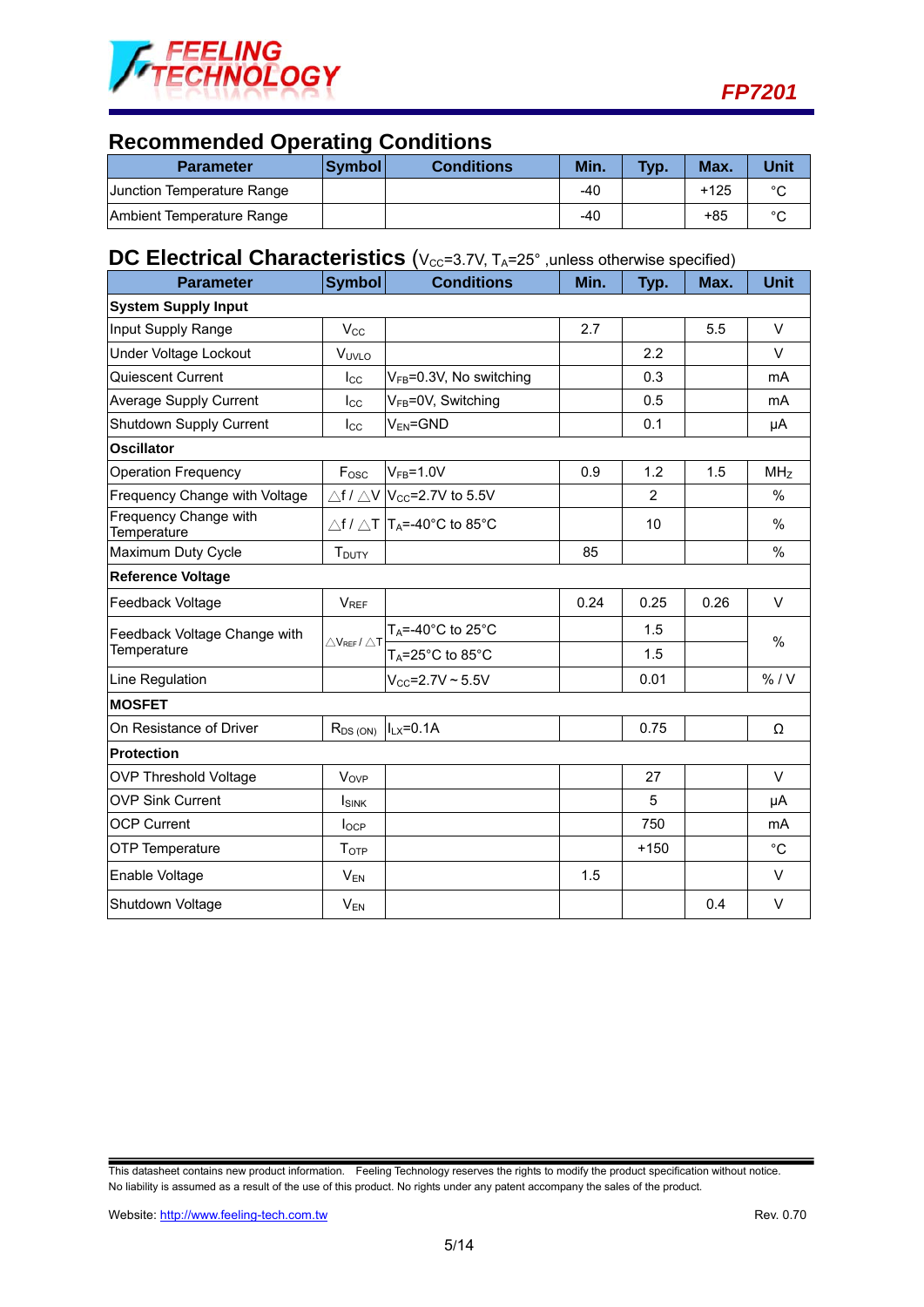



## **Typical Operating Characteristics**

 $(V_{CC}=3.7V, T_A=25^\circ$ , unless otherwise specified)



This datasheet contains new product information. Feeling Technology reserves the rights to modify the product specification without notice. No liability is assumed as a result of the use of this product. No rights under any patent accompany the sales of the product.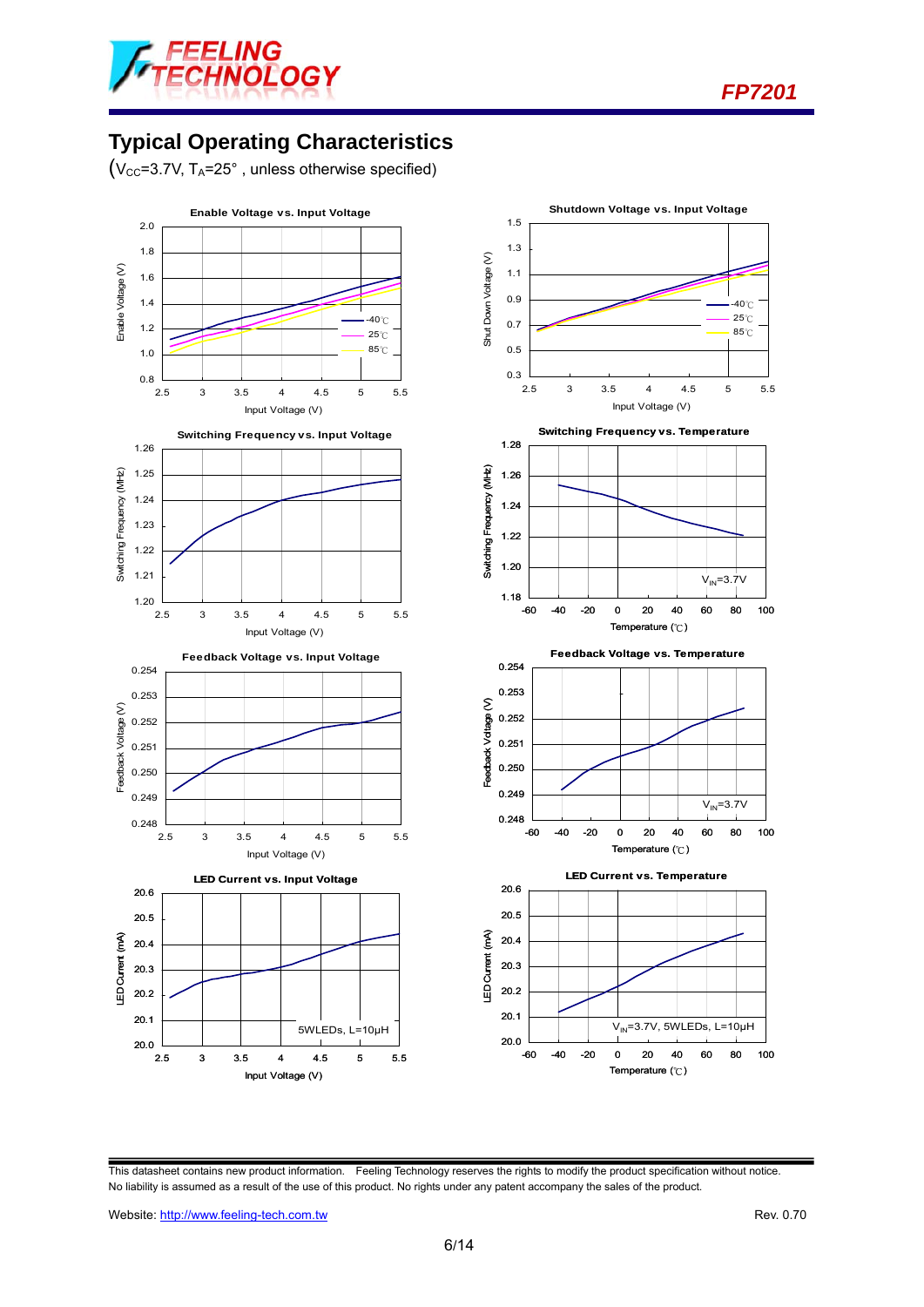



 $\overline{u}$ +  $\overline{v}$  - 240.000  $\mu$ s



Temperature (℃)

*FP7201* 

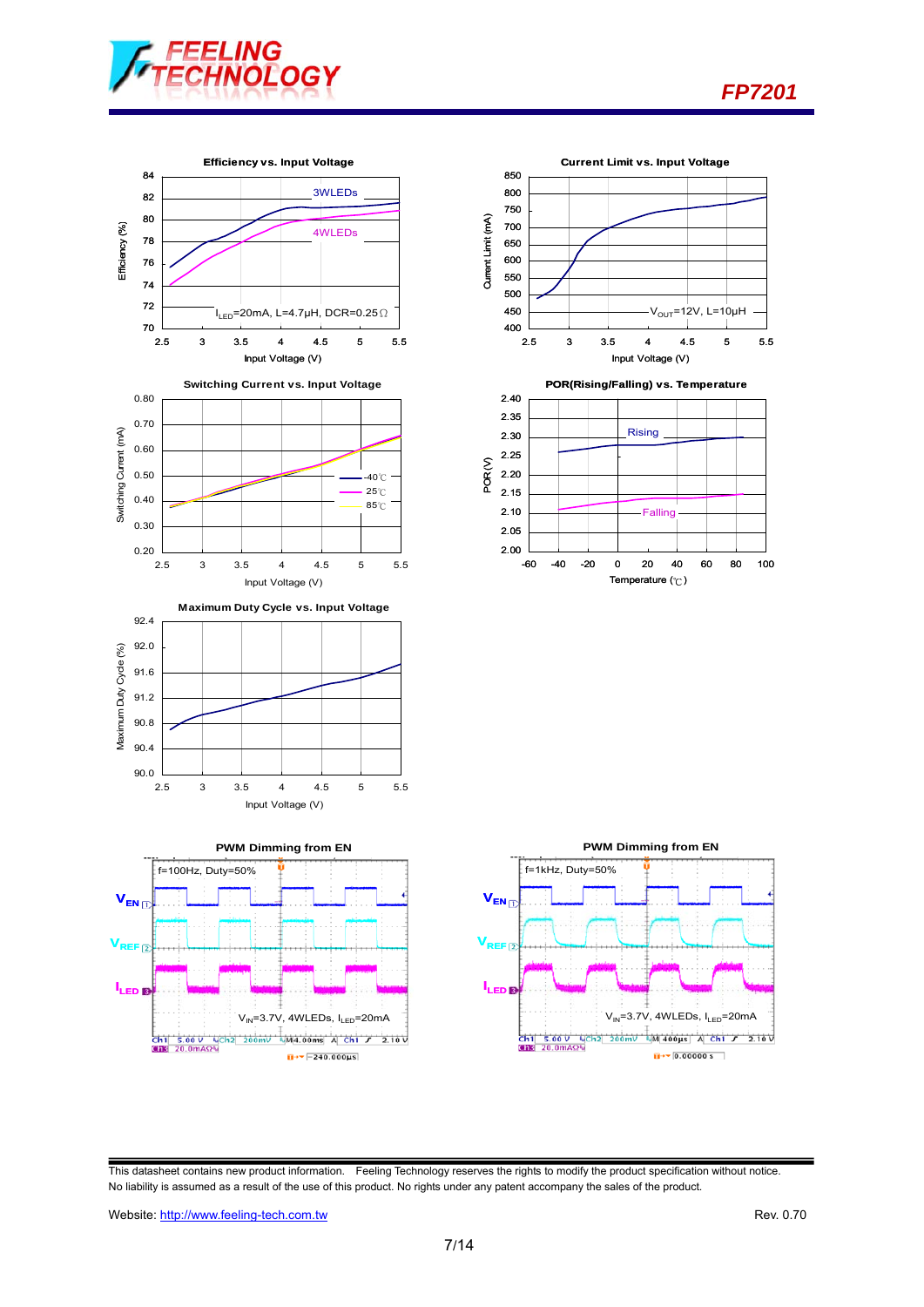

*FP7201* 



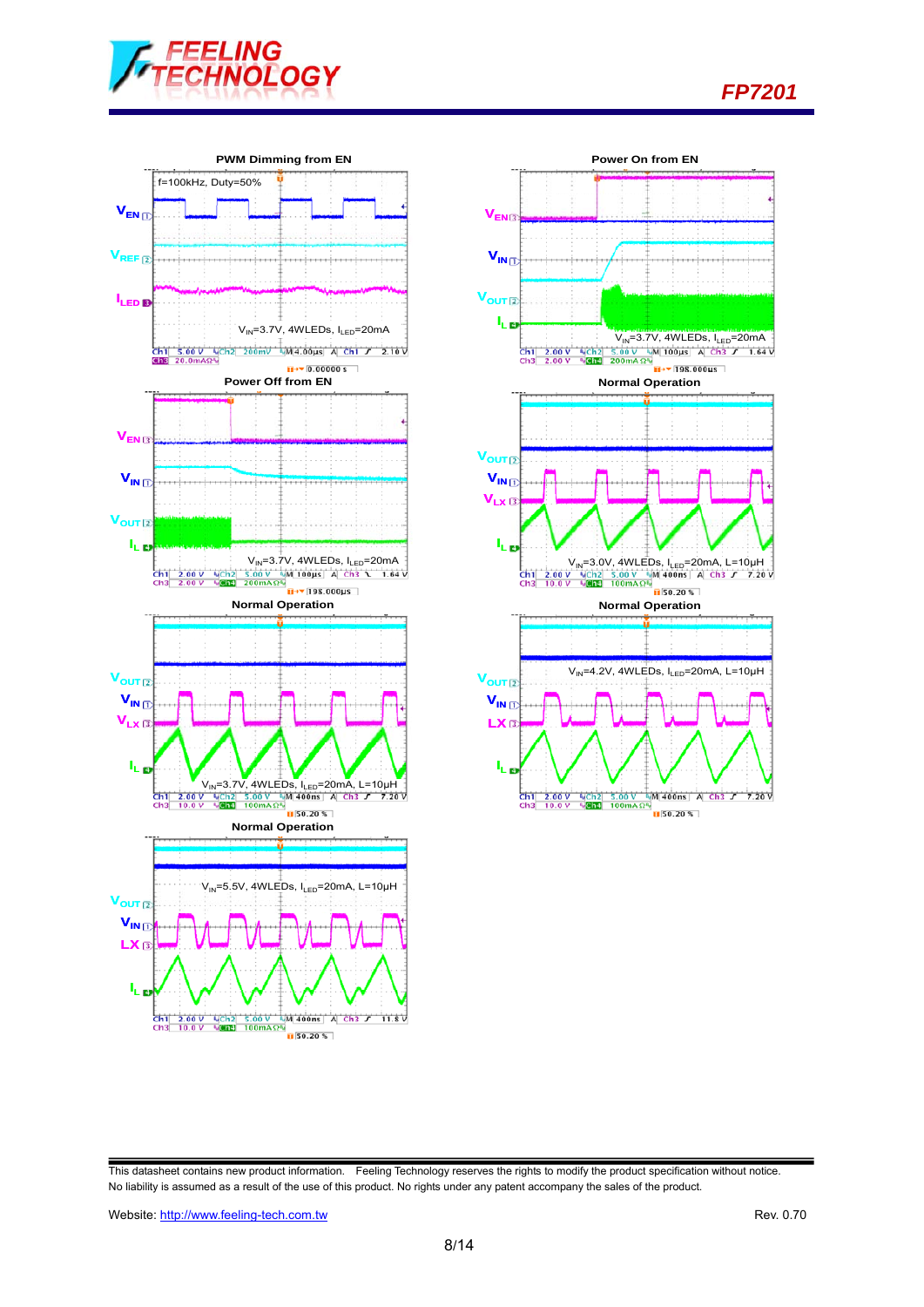

### **Function Description**

### **Operation**

The FP7201 is a current mode boost converter for LED driver. The constant switching frequency is 1.2MHz and operates with pulse width modulation (PWM). Build-in 27V / 0.75A MOSFET driver provides a high output voltage for 2~7 white LEDs. The control loop architecture is peak current mode control, therefore slope compensation circuit is added to the current signal to allow stable operation for duty cycles larger than 50%. The feedback reference voltage is only 0.25V, reducing the power dissipation in the current sensing resistor.

#### **Soft Start Function**

Soft start circuitry is integrated into FP7201 to avoid inrush current during power on. After the IC is enabled, the output of error amplifier is clamped by the internal soft-start function, which causes PWM duty signal increasing slowly and thus reducing surge current.

#### **Over Voltage Protection (OVP)**

In some condition, the WLEDs maybe fail or open, which will cause the PWM signal to operate with maximum duty cycle. The output voltage will be boosted higher and higher. When the output voltage exceeds the OVP threshold level, OVP function will turn off the power MOSFET driver immediately. The FP7201's OVP threshold is 27V.

#### **Over Temperature Protection (OTP)**

FP7201 will turn off the power MOSFET automatically when the internal junction temperature is higher than 150°C. The power MOSFET wake up when the junction temperature drops 30°C under the OTP threshold.

This datasheet contains new product information. Feeling Technology reserves the rights to modify the product specification without notice. No liability is assumed as a result of the use of this product. No rights under any patent accompany the sales of the product.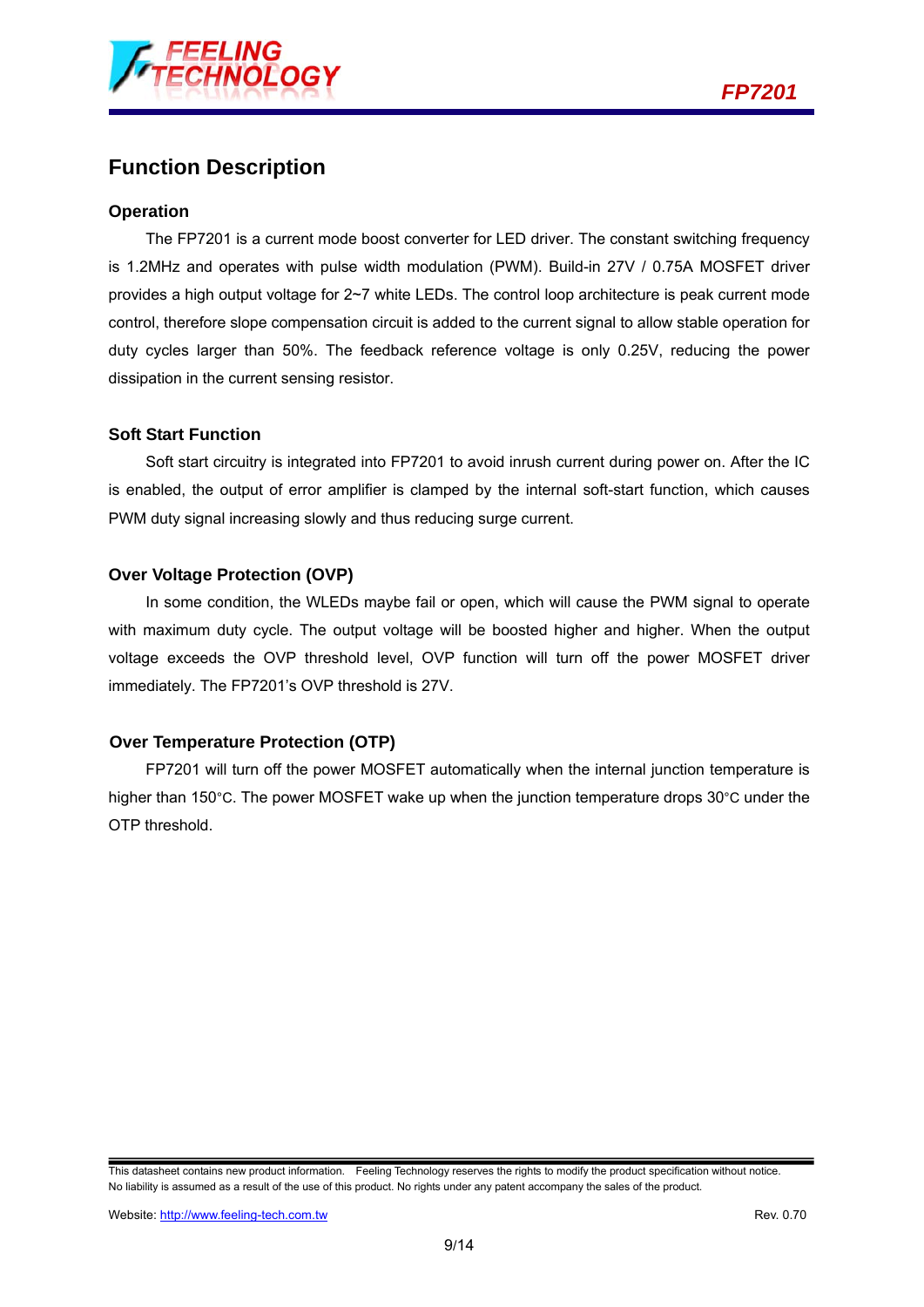

*FP7201* 

## **Application Information**

### **General Application Circuit**

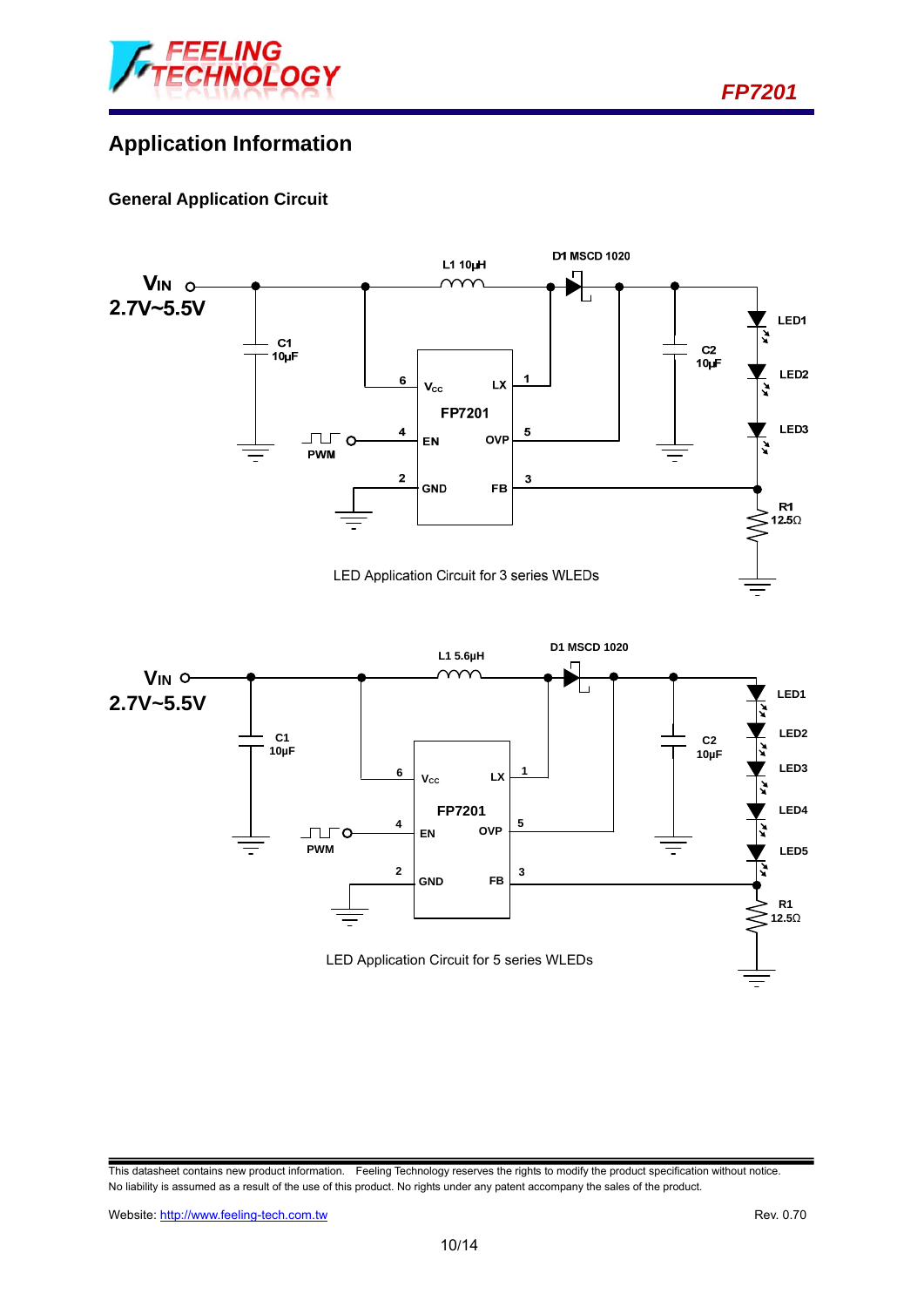

### **Setting the LED Current**

Feedback resistance R1 decides the LED current. The current through LEDs is equal to 0.25V / R1. The following table shows the selection of R1 for different LED current.

| $I_{LED}$ vs. $R_1$ |              |  |  |  |
|---------------------|--------------|--|--|--|
| $I_{LED}(mA)$       | $R1(\Omega)$ |  |  |  |
|                     | 250          |  |  |  |
| 5                   | 50           |  |  |  |
| 10                  | 25           |  |  |  |
| 15                  | 16.6         |  |  |  |
| 20                  | 12.5         |  |  |  |

#### **Dimming Control**

Dimming control can adjust LED brightness. There are three ways to control LED current for the FP7201, as shown in the following.

#### **a. Using the PWM Signal to EN Pin**

The first way uses the PWM signal to control the Enable pin for regulating LED brightness. The LED current is between the full load to complete shutoff, and the average LED current is proportional to the PWM signal duty cycle. In addition, the PWM signal frequency should be larger than 2kHz.



This datasheet contains new product information. Feeling Technology reserves the rights to modify the product specification without notice. No liability is assumed as a result of the use of this product. No rights under any patent accompany the sales of the product.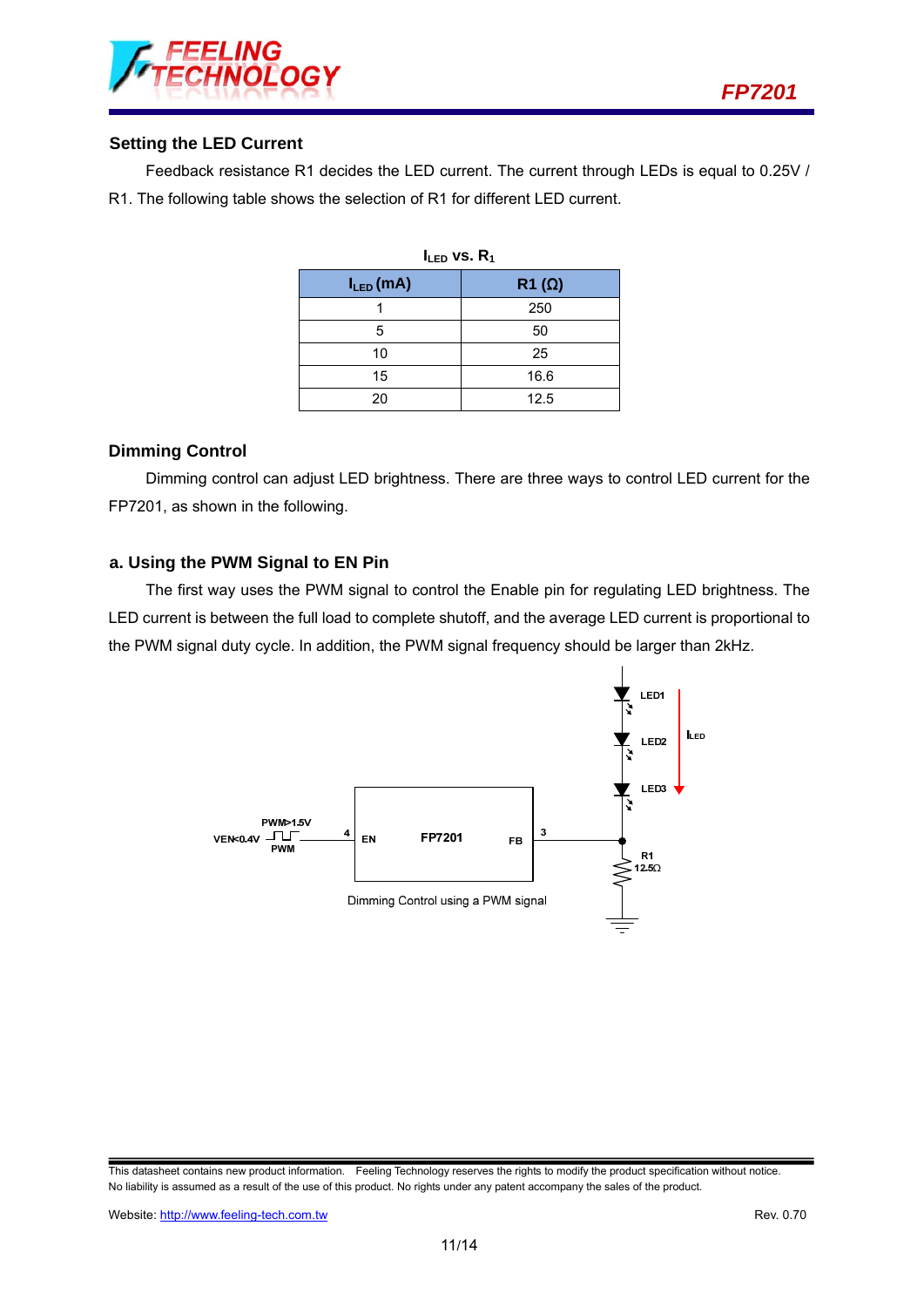

#### **b. Using a DC Voltage**

The second way uses a variable DC voltage to control the feedback voltage. When the DC voltage increases, and the circuit loop through R2 and R3 to regulate the feedback voltage. It will reduce the LED current. If the DC voltage ranges from 0V to 2.5V, the resistor values shown for R1、 R2 and R3 can control the LED current from 20mA to 0mA.



The LED current can be calculated by the following equation:

|             | $V_{FB}$ | $R_2 \times (V_{DC} - V_{FB})$ |
|-------------|----------|--------------------------------|
|             |          | $R_{\alpha}$                   |
| $I_{LED}$ = |          | R,                             |

#### **c. Using a Filtered PWM Signal**

The filtered PWM signal can be considered as an adjustable DC voltage. It can be used to replace the variable DC voltage source in dimming control. The application circuit is shown in the following.



The LED current can be calculated by the following equation:

$$
I_{LED} = \frac{V_{FB} - \frac{R_2 \times (V_{PWM} \times Duty - V_{FB})}{R_3 + R_4}}{R_1}
$$

Website: http://www.feeling-tech.com.tw Rev. 0.70

This datasheet contains new product information. Feeling Technology reserves the rights to modify the product specification without notice. No liability is assumed as a result of the use of this product. No rights under any patent accompany the sales of the product.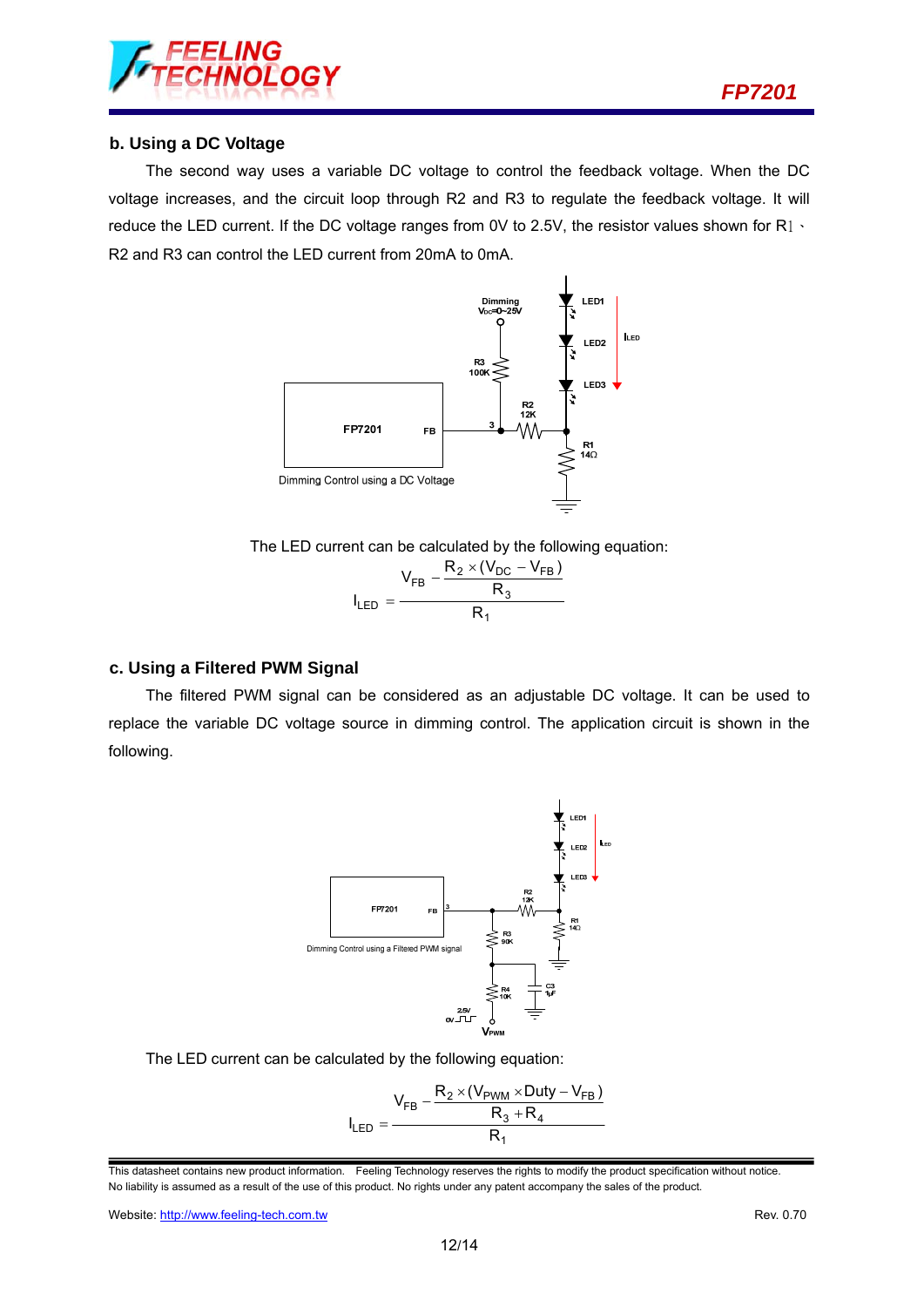

#### **Inductor Selection**

Inductance value is decided based on different condition.  $4.7$  to  $22\mu$ H inductor value is recommended for 2 to 7 WLEDs applications. There are three important inductor specifications, DC resistance, saturation current and core loss. Low DC resistance (DCR) has better power efficiency. Also, it avoids inductor saturation causing circuit system unstably and lower core loss at 1.2MHz.

#### **Capacitor Selection**

The output capacitor is required to maintain the series LED voltage during . Low ESR capacitors are preferred to reduce the output voltage ripple. Ceramic capacitor of X5R and X7R are recommended, which have low equivalent series resistance (ESR) and wider temperature range.

#### **Diode Selection**

Schottky diodes have fast recovery times and low forward voltages are recommended. Ensure that the diode average and peak current rating exceeds the average output current and peak inductor current. In addition, the diode's reverse breakdown voltage must exceed the open LED protection voltage.

#### **Layout Considerations**

- 1. The power traces, consisting of the GND trace, the LX trace and the  $V_{CC}$  trace should be kept short, direct and wide.
- 2.  $LX \cdot$  Inductance L and Diode D switching node, wide and short trace to reduce EMI.
- 3. Place C<sub>IN</sub> near V<sub>CC</sub> pin as closely as possible to maintain input voltage steady and filter out the pulsing input current.
- 4. Feedback resistance R must be connected to FB pin directly and as closely as possible.
- 5. FB is a sensitive node. Please keep it away from switching node, LX.
- 6. The GND of the IC,  $C_{\text{IN}}$ ,  $C_{\text{OUT}}$  should be connected close together directly to a ground plane.